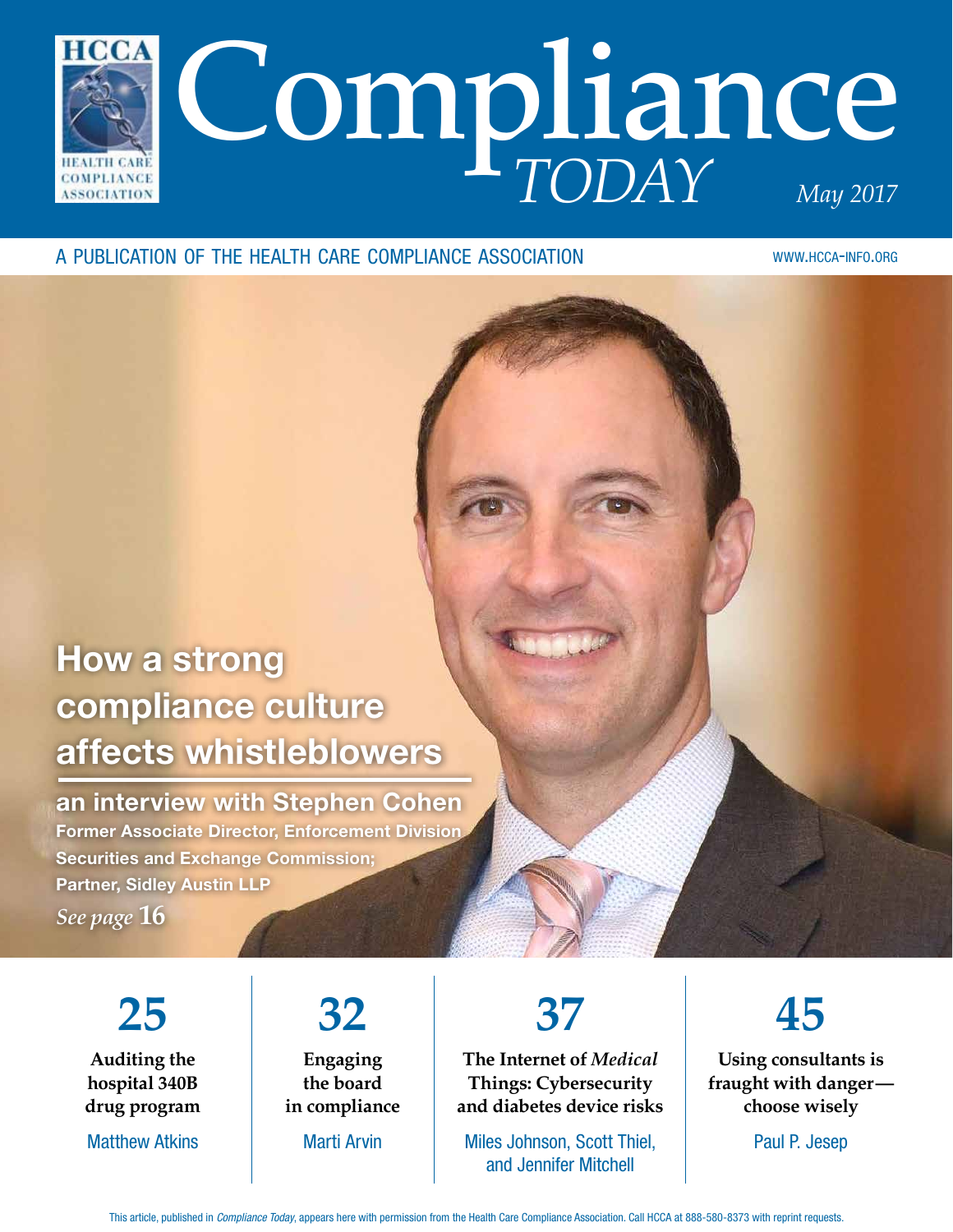The SEC's whistleblower program has been a force multiplier for its enforcement efforts as evidenced by the fact that they've surpassed \$142 million in awards in cases yielding nearly \$1 billion in financial remedies. **Example 18 been a force multiplier for its enforcement<br>efforts as evidenced by the fact that<br>they've surpassed \$142 million in awards<br>in cases yielding nearly \$1 billion in<br>financial remedies.** 

*See page* 19

### ARTICLES

#### 51 [CEU] **Creating and maintaining a culture of confidentiality**

#### by Carlos A. Cruz and Melissa J. Mitchell

HIPAA was enacted before the social media revolution, but training on privacy and security policies must keep pace with changing times.

#### 56 **Compliant retention of research records**

by Molly J. Dowden, Linda M. Jaros, and Jeffrey M. Joyce Archiving and retention requirements may vary, so be sure your archive tracking system covers both on- and off-site storage.

#### 61 **Chronic care management: New risks, new opportunities**

#### by Ryan Haggerty, Ryan J. DeMerlis, and Peter A. Khoury

Payments for CCM services are intended to support care management for Medicare beneficiaries who have more complex and time-consuming multiple chronic conditions.

#### 65 **The other annual work plan, Part 3**

by Anne Van Dusen, Walter E. Johnson, and Frank Ruelas Why physical fitness should be an integral part of your personal development plan every year.

#### 68 [CEU] **Confidentiality: 42 CFR Part 2 versus HIPAA**

#### by Dorothy P. Pickles

The rules for disclosing protected health information are different for substance abuse programs.

#### 73 **Cyber criminals' hot commodity: Pediatric patient data**

#### by Robert Lord

Children in the United States are 51 times more likely to have their identity stolen than adults.

# **Compliance**

#### EDITORIAL BOARD

Gabriel Imperato, Esq., CHC, CT Contributing Editor Managing Partner, Broad and Cassel

Ofer Amit, MSEM, CHRC, Manager, Research Operations Miami Children's Hospital

Janice A. Anderson, JD, BSN, Shareholder, Polsinelli PC

Christine Bachrach CHC, Chief Compliance Officer University of Maryland

Dorothy DeAngelis, Managing Director, Navigant Consulting Gary W. Herschman, Member of the Firm, Epstein Becker Green

David Hoffman, JD, President, David Hoffman & Associates

Richard P. Kusserow, President & CEO, Strategic Management F. Lisa Murtha, JD, CHC, CHRC, Senior Managing Director FTI Consulting

Robert H. Ossoff, DMD, MD, CHC, Maness Professor of Laryngology and Voice, Special Associate to the Chairman, Department of Otolaryngology, Vanderbilt University Medical Center

Jacki Monson, JD, CHC, Chief Privacy Officer, Sutter Health

Deborah Randall, JD, Law Office of Deborah Randall

Emily Rayman, General Counsel and Chief Compliance Officer Community Memorial Health System

James G. Sheehan, JD, Chief of the Charities Bureau New York Attorney General's Office

Lisa Silveria, RN, BSN, CHC, System Compliance Director Dignity Health

Jeff Sinaiko, President, Altegra Health Reimbursement and Advisory Services

Debbie Troklus, CHC-F, CCEP-F, CHRC, CHPC Managing Director, Aegis Compliance and Ethics Center

Cheryl Wagonhurst, JD, CCEP, Partner Law Office of Cheryl Wagonhurst

Linda Wolverton, CHC, CPHQ, CPMSM, CPCS, CHCQM, LHRM, RHIT, Chief Compliance Officer, TeamHealth

EXECUTIVE EDITOR: Roy Snell, CHC, CCEP-F, CEO, HCCA roy.snell@corporatecompliance.org

NEWS AND STORY EDITOR/ADVERTISING: Margaret R. Dragon 781-593-4924, margaret.dragon@corporatecompliance.org

COPY EDITOR: Patricia Mees, CHC, CCEP, 888-580-8373 patricia.mees@corporatecompliance.org

DESIGN & LAYOUT: Pete Swanson, 888-580-8373 pete.swanson@corporatecompliance.org

PROOFREADER: Briana Ring, 888-580-8373 briana.ring@corporatecompliance.org

PHOTOS ON FRONT COVER & PAGE 16: Steve O'Toole

rights reserved. Printed in the USA. Except<br>ed, no part of this publication may be<br>any means without prior written consent<br>s, call Margaret Dragon at 781-593-4924.<br>Fagon, 41 Valley Rd, Nahant, MA 01908.<br>Sose of this publi Compliance Today (CT) (ISSN 1523-8466) is published by the Health Care Compliance Association (HCCA), 6500 Barrie Road, Suite 250, Minneapolis, MN 55435. Subscription rate is \$295 a year for nonmembers. Periodicals postage-paid at Minneapolis, MN 55435. Postmaster: Send address changes to *Compliance Today*, 6500 Barrie Road, Suite 250, Minneapolis, MN 55435. Copyright © 2017 Health Care Compliance Association. All rights reserved. Printed in the USA. Except where specifically encouraged, no part of this publication may be reproduced, in any form or by any means without prior written consent of HCCA. For Advertising rates, call Margaret Dragon at 781-593-4924. Send press releases to M. Dragon, 41 Valley Rd, Nahant, MA 01908. Opinions expressed are not those of this publication or HCCA. Mention of products and services does not constitute endorsement. Neither HCCA nor CT is engaged in rendering legal or other professional services. If such assistance is needed, readers should consult professional counsel or other professional advisors for specific legal or ethical questions.

VOLUME 19, ISSUE 5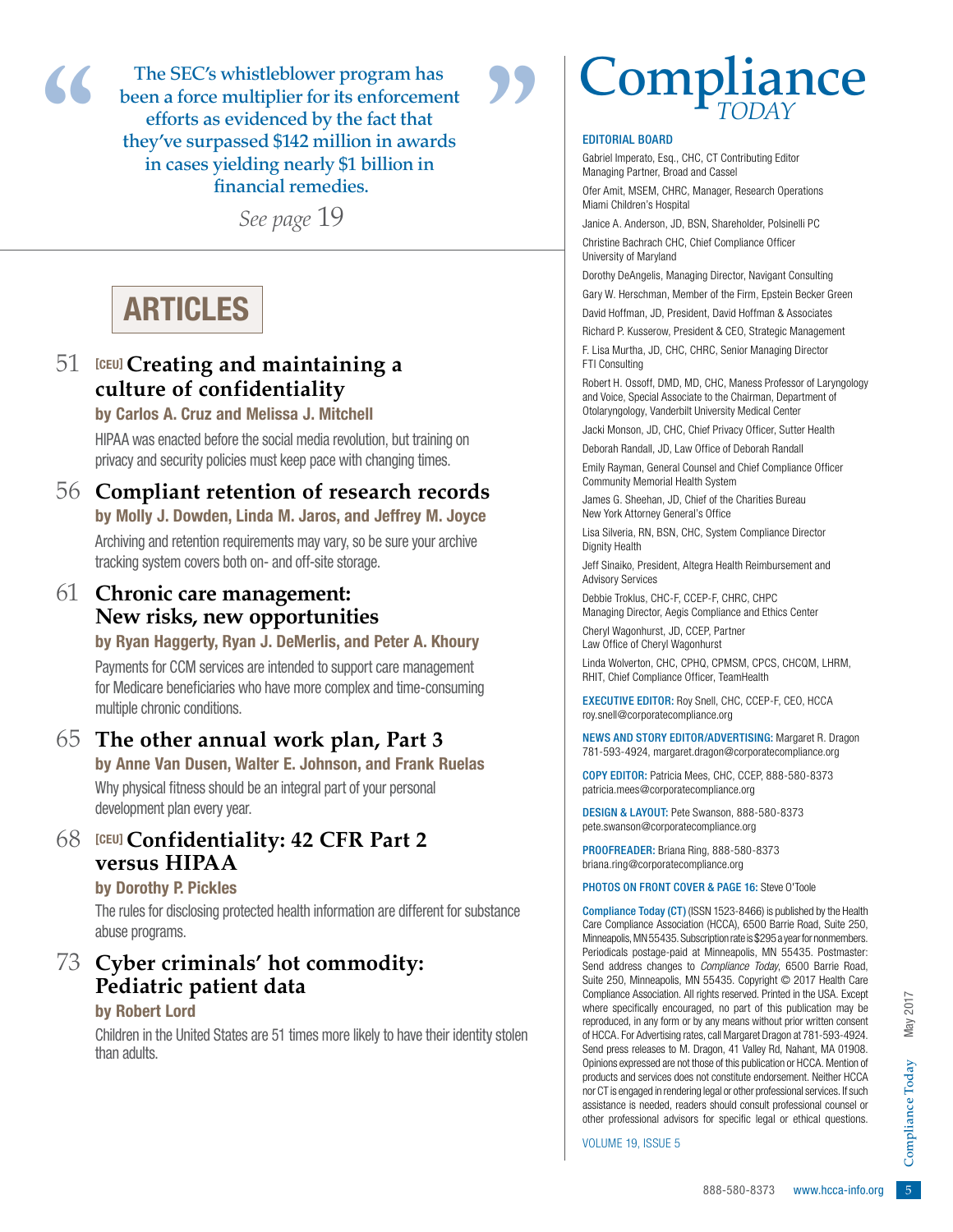by Anne Van Dusen, CHC; Walter E. Johnson, CHC, CCEP, CCEP-I, CHPC; and Frank Ruelas

# **The other annual work plan, Part 3**

» Maintaining an annual personal development plan (PDP) is important.

- » A physical fitness plan is an essential component of a PDP.
- » Committing to a schedule reduces interruptions.
- » For best results, have written goals to support your activities.
- » Establishing a budget can be a simple process.

*Anne Van Dusen (avandusen@ccsi.org) is Corporate Compliance Officer with Coordinated Care Services, Inc. in Rochester, NY.*

 */in/avandusen @RunWineLove* 

*Walter E. Johnson (wjohnson@kforcegov.com) is Director of Compliance and Ethics at Kforce Government Solutions in Fairfax, VA.*

 */in/walter16 @Walter\_Johnson1*

*Frank Ruelas (Francisco.ruelas@dignityhealth.org) is Facility Compliance Professional at St. Joseph's Hospital and Medical Center/Dignity Health in Phoenix. [@Frank\\_ \\_Ruelas](http://twitter.com/Frank__Ruelas)*

> *This is the third article of a three-part series devoted to a Personal Development Plan. Part 1 was published in the March issue of* Compliance Today *and Part 2 was published in the April issue of* Compliance Today*.*

Thics and compliance officers (ECOs)<br>should consider including physical<br>fitness in their personal development<br>plans (PDPs). Physical fitness increases energy should consider including physical fitness in their personal development plans (PDPs). Physical fitness increases energy and contributes to mental fitness. Deciding to become physically fit becomes an easier commitment after developing a template on paper. Similar to the ECO's traditional compliance work plan, the PDP's physical fitness section is really the same idea. Our organizations have varying risk levels; ECOs must establish goals and implement plans to reduce or eliminate organizational exposure. This process often includes setting a benchmark metric and a

timeframe, monitoring regularly to measure progress. Physical fitness requires the same commitment and follow-through. If there is a lack of commitment and/or follow-through, the risk increases for the physical fitness routine to fail. Here are some considerations for creating a physical fitness plan.



Van Dusen

#### Activity

There must be activity to achieve results. For many trail runners, running is a "go-to" exercise. Luckily, one of us (Anne) has some expertise in a thriving trail running community year round, including the winter! Trail running is her primary physical activity. Endurance running takes time, planning, patience (with yourself), and money. If you don't have a "go-to" activity, find an activity that is reasonable to accomplish and commit to it. It is also important to mix it up a bit. Cross-training is a good idea. On her non-running days, she finds



Johnson



Ruelas

 $88,$  offer variety. that weight-lifting at the gym and attempting something new, like spin class, offer variety.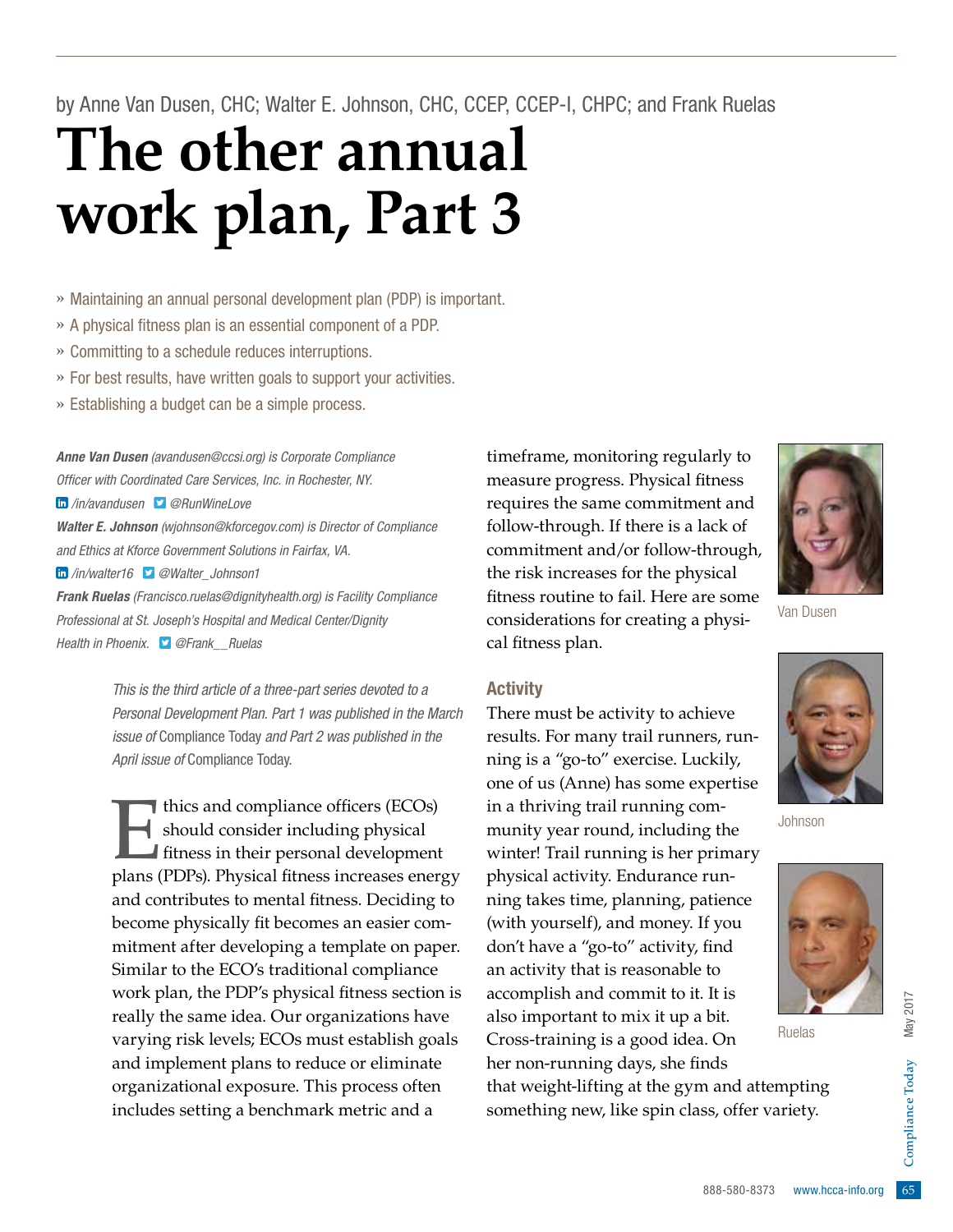#### Table 1: Sample Personal Development Plan

| <b>2017 PHYSICAL FITNESS PLAN</b> |                                                                |                                                                                    |                                |                |               |
|-----------------------------------|----------------------------------------------------------------|------------------------------------------------------------------------------------|--------------------------------|----------------|---------------|
| <b>PRIORITY</b>                   | <b>ACTIVITY</b>                                                | <b>GOAL</b>                                                                        | <b>TIMEFRAME</b>               | <b>BUDGET</b>  | <b>STATUS</b> |
|                                   |                                                                | Maintain 10-15                                                                     | Ongoing;                       |                |               |
| $\mathbf{1}$                      | <b>Go Running</b>                                              | <b>Miles Minimum Per</b>                                                           | 3 Days Per Week                | \$0            | On Track      |
|                                   |                                                                | Week                                                                               | Minimum                        |                |               |
| 2.                                | Plan for 2017 Races                                            | Plan Budget and<br>Schedule Sign-Ups<br>in iCalendar                               | Due Date: December<br>31, 2016 | \$150 Annually | On Track      |
| 3.                                | <b>Replace Winter Trail</b><br><b>Shoes</b>                    | Obtain New Pair to<br>Alternate                                                    | Due Date: January<br>31, 2017  | \$125          | On Track      |
| 4.                                | <b>Replace Road Shoes</b>                                      | Obtain New Pair for<br>the Summer                                                  | Due Date: June 30,<br>2017     | \$125          | Not Done      |
| 5.                                | Go to Gym &<br>Cross-Train                                     | 3 Times Per Week                                                                   | Ongoing                        |                | Delayed       |
| 6.                                | <b>Volunteer at Races</b>                                      | Minimum 2 Trail<br>Races in 2017                                                   | Ongoing                        | \$0            | Not Done      |
| 7.                                | <b>Budget for Exercise</b><br>Gear: Clothing,<br>Socks, & Fuel | <b>Purchase New</b><br>Shorts, Pants,<br>Socks, Ongoing GU,<br><b>Salt Tablets</b> | Quarterly                      | \$500 Annually | On Track      |
| 8.                                | <b>Recruit Additional</b><br>Road Runners to<br><b>Trails</b>  | Introduce 4 People<br>to Trails in 2017                                            | 1 Per Quarter                  | \$0            | On Track      |

#### Goals

ing these extensive distances, she had years<br>of preparation by participating in 5Ks, 10Ks,<br> $\frac{6}{66}$  www.hcca-info.org 888-580-8373 Goals are important. Even if there isn't a stretch goal, staying committed to your physical fitness is a goal. As an endurance runner, running farther and longer is a continuing goal. Goals should be reasonable and attainable. Approximately five years ago, she started running using the "Couch to 5k Program." She started on the couch and, within a sixweek period, she could run a 5k without stopping! To achieve this goal, she committed to the schedule. This past year, she ran her first trail marathon and first 50k ultra marathon. Both are huge goals. Before achievof preparation by participating in 5Ks, 10Ks,

and a 15K. Each time, she continually pushed herself to run a little farther. Setting goals is personal commitment and it doesn't require committee approval.

#### Time

Life is busy and often unpredictable. Balancing between organizational responsibilities and personal responsibilities, such as family, can be taxing at times. It's important to carve out and keep the commitment to your physical activity. Maintaining this commitment will make it easier to have the physical and mental stamina to balance organizational and personal responsibilities. One approach to maintaining this commitment